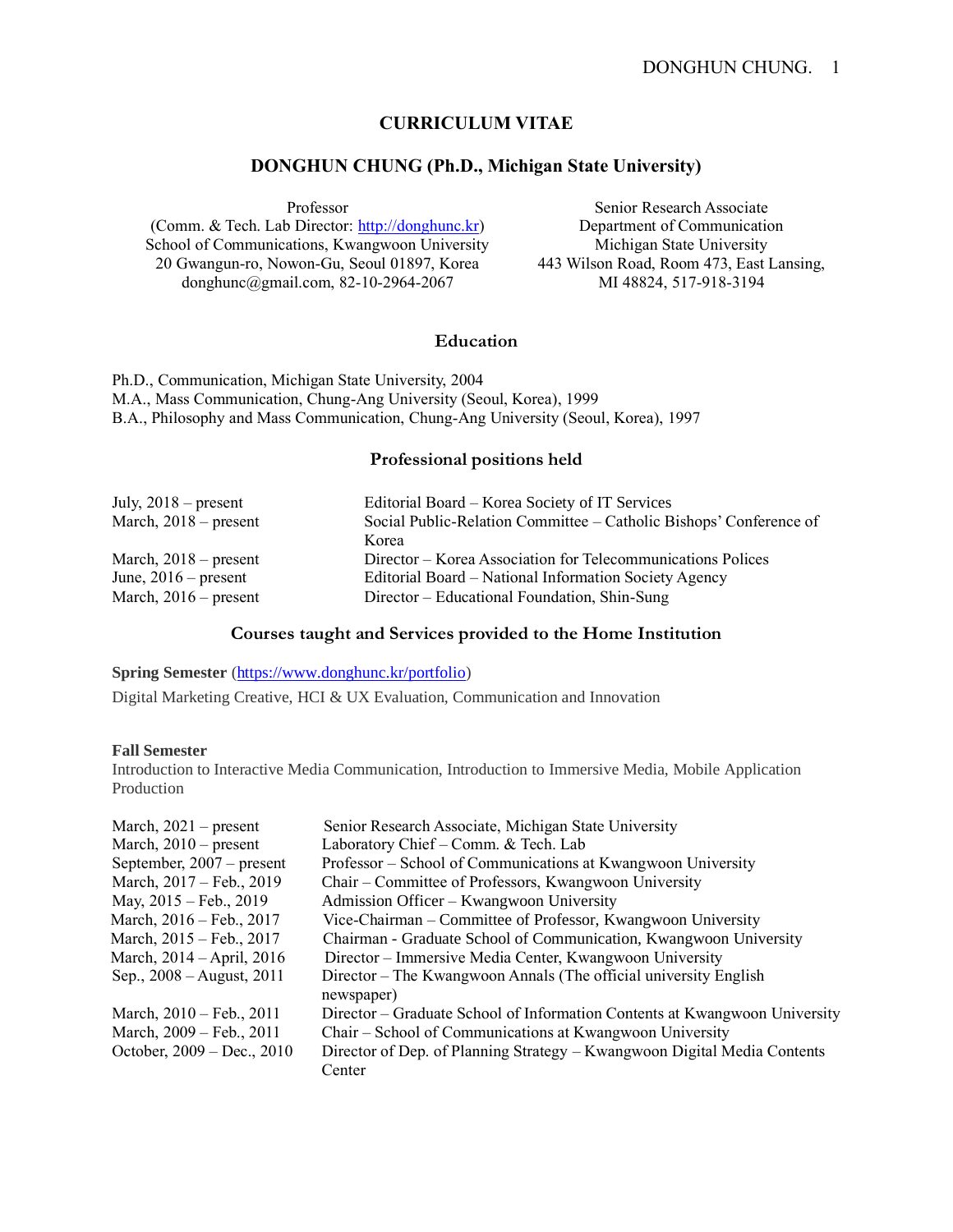## **Publications**

#### **Journal Papers**

- Lee, S., Goodall, C., Egbert, N. & **Chung, D.** (2021). The Moderating Role of Self-construal on Culturally Reflected Fear Appeals. *Journal of Health Communication,*
- Shin, M., Lee, S., Song, S. W., & **Chung, D.** (2021). Enhancement of Perceived Body Ownership in Virtual Reality-based Teleoperation may Backfire in the Execution of High-Risk Tasks. *Computers in Human Behavior. 115*, 106605. https://doi.org/10.1016/j.chb.2020.106605
- Lee, S., & **Chung**, D. (2020). The Influence of Additional Haptic Feedback on Interactivity and Body Ownership in Virtual Reality. *Journal of Korea Game Society, 20*(5), 31-40. http://dx.doi.org/10.7583/JKGS.2020.20.5.31
- Shin, M., & **Chung**, D. (2020). An Exploratory Study Examining Users' Psychological Responses to Screen Speed in Virtual Reality Exergame. *Journal of Korea Game Society, 20*(5), 41-52. http://dx.doi.org/10.7583/JKGS.2020.20.5.41
- Song, S. W., Shin, M., Lee, S., & **Chung**, D. (2020). An Exploratory Study Examining the Effects of Place Creativity and Workplace Attire on Consumer Trust, Attitude, and Purchase Intention in the Virtual E-Commerce Environment. *Journal of Information Technology Services, 19*(3), 1-13. https://doi.org/10.9716/KITS.2020.19.3.001
- Lee, S. & **Chung**, D. (2019). The effects of recording and viewing distances on presence, perceptual characteristics, and negative experiences in stereoscopic 3D video. *JBE, 24*(7), 1189-1198. https://doi.org/10.5909/JBE.2019.24.7.1189
- **Chung**, D. (2019). Determinants of Preventive Behavior Intention to the Particulate Matter: An Application of the Expansion of Health Belief Model. *Journal of Digital Convergence, 17*(8), 471-479. https://doi.org/10.14400/JDC.2019.17.8.471
- Lee, H., & **Chung**, D. (2019). Influence of Virtual Reality Image Depth on User's Perceived Characteristics, Presence, and Fatigue. *Korean Journal of Broadcasting and Telecommunication Studies 33*(2), 184-216.
- Kim, J., & **Chung**, D. (2019). Influence of TrueView Ad Skip Buttons on Advertising Effect. *Journal of Information Technology Services, 18*(1), 1-12. https://doi.org/10.9716/KITS.2019.18.1.001
- **Chung**, D. (2018). The Debate on Net Neutrality: Evidences, Issues and Implications. *Informatization Policy*, *25*(1), 3-29.
- Lee, H., & **Chung**, D. (2018). Effects of Image Resolution and HMD Luminance on Virtual Reality Viewing Experience. *Journal of Broadcast Engineering*, *23*(1), 74-85.
- Cho, S., & **Chung**, D. (2018). Factors Influencing Users' Intentions to Use VOD or Real Time Broadcasting of OTT Service. *International Telecommunications Policy Review*, *24*(4), 29-64.
- Ki, H., & **Chung**, D. (2017). Evaluating Corporate Crisis Communication Strategy: Comparison between Experts and the Public. *Korean Review of Crisis and Emergency management*, *13*(9), 153-170.
- **Chung**, D. (2017). User-based Theories and Practices on Virtual Reality. *Informatization Policy*, *24*(1), 3-29
- **Chung**, D., Moon, S., & Cho, J. (2016). Controversial Standpoints about Convergence Education in Communication Studies. *Journal of Cybercommunication*, *33*(4), 39-75.
- Choi, J., & **Chung**, D. (2016). Influence of Sexual Attitudes, Personal Relations, and Mobile Media on the Sexual Behavior of Adolescents. *Information Society & Media*, *17*(2), 1-34.
- Baek, S., & **Chung**, D. (2016). Gamers` Psychological Responses to Depth Levels in 3D Stereoscopic Gaming. *International Telecommunications Policy Review*, *23*(2), 81-117.
- Lee, H., & **Chung**, D. (2016). Intention to Use of Mobile Information Content. *The Korean Journal of Advertising and Public Relations*, *18*(2), 79-111.
- **Chung**, D. (2015). Smartphone racing game controller UX testing. *Journal of the Korea Society of Digital Industry and Information Management*, *11*(4), 143-154.
- Lee, H., & **Chung**, D. (2015). Streaming Stick Usability Comparison Test. *Journal of the Korea Society of Digital Industry and Information Management*, *11*(4), 129-141.
- **Chung**, D. (2015). Eye Tracking to Select Optimal Advertising Spots in Subway Cars. The *Korean Journal of Advertising and Public Relations*, 17(4), 145-171.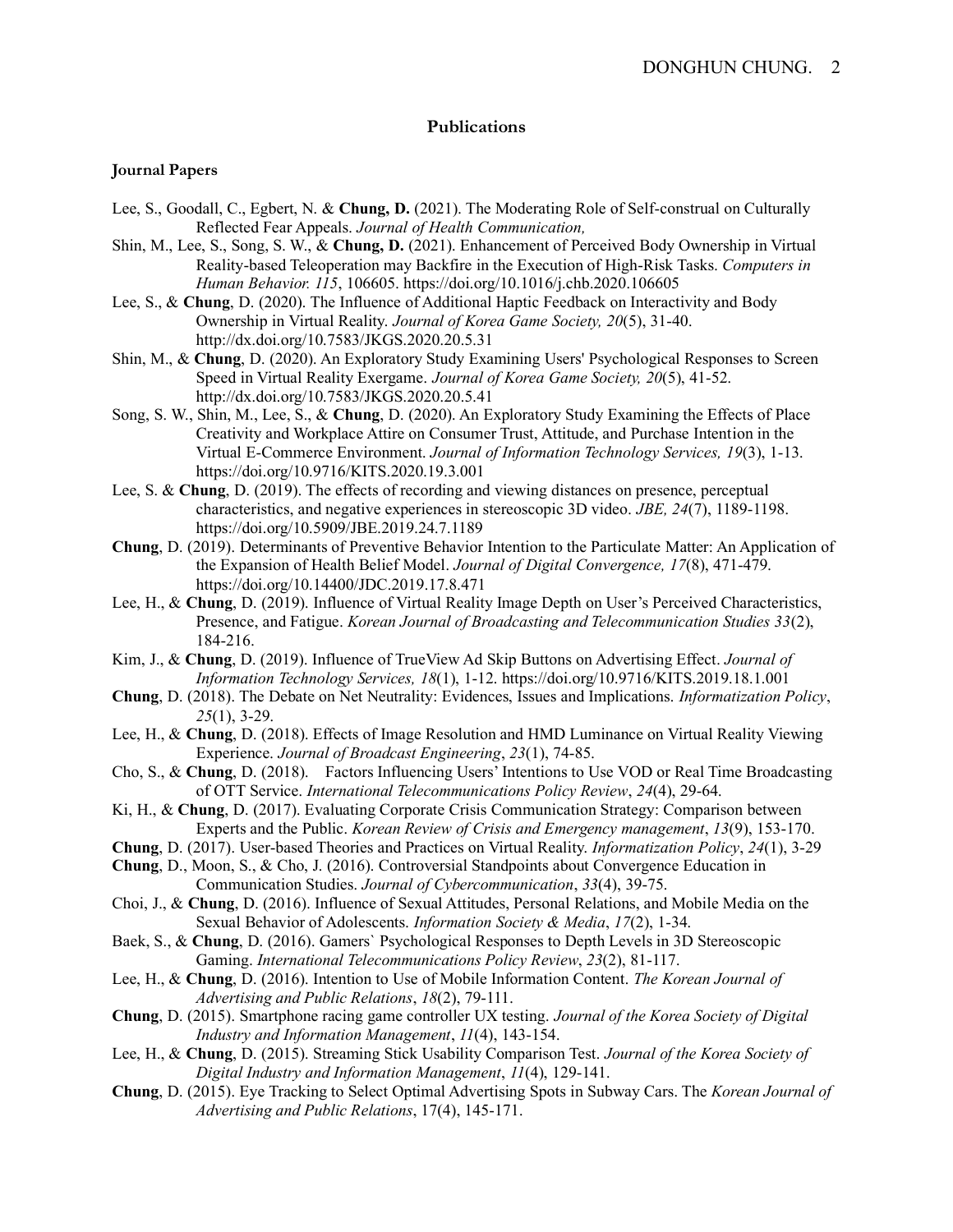- **Chung**, D. (2015). Aesthetic Characteristics and UX Evaluation of Mobile Platforms. *Korean Journal of the Science of Emotion & Sensibility*, *18*(3), 71-80.
- Cho, S., & **Chung**, D. (2015). Effect of the VOD Holdback Strategy Change on IPTV and Cable TV VOD Usage. *The Journal of the Korea Contents Association, 15*(5), 142-150.
- Kwak, C., & **Chung**, D. (2014). Effects of User Characteristics and Media Roles on the Usage and Satisfaction of the Public Alert and Warning System. *Korean Review of Crisis and Emergency Management*, *10*(11), 55-74.
- Lee, H., **Chung**, D., Jang, M., & Ma, K. (2014). Assessment of Fatigue with Viewing the Shutter Glasses and Film Patterned Retarder 3DTVs. *Korean Journal of Visual Science*, 16(2), 169-179.
- Choi, J. & **Chung**, D. (2014). Teenagers' Exposure to Sexual Content. . *Journal of the Korea Contents Association*, 14(4), 445-455.
- Lee, H. & **Chung**, D. (2014). The Role of Gender and Technologies in Video Gaming. *International Journal of Social Science & Humanity*, 4(2), 113-116.
- Lee, S & **Chung**, D. (2014). Influence of depth differences by setting 3D stereoscopic convergence point on presence, perceived characteristics, and negative experiences. *Journal of Broadcast Engineering*, 19(1), 44-55
- Lee, S., Lee, J., Han, S., & **Chung**, D. (2013). A comparative analysis of social media perceptions and behaviors based on Facebook and Twitter users. *Journal of Cybercommunication Academic Society*, 30(4), 87-129.
- Lee, S., & **Chung**, D. (2013). Dissatisfaction model of the paid entertainment app. *Korean Journal of Journalism and Communication Studies*, 57(6), 35-64.
- Kim, K., Baek, S., Lee, H., & **Chung**, D. (2013). Effects of portal site advertising as a visual character on attention, memory, evaluation, and intention. *Korean Journal of Broadcasting and Telecommunication Studies*, 27(6), 37-74
- Lee, H., & **Chung**, D. (2013). Replacement intention of Twitter and Facebook. *Korean Journal of Advertising and Public Relations*, 15(4), 96-129.
- Lee, H., & **Chung**, D. (2013). A study on the discontinuance intention of Twitter and Facebook. *Korean Journal of Journalism and Communication Studies*, 57(4), 269-293.
- Lee, H., & **Chung**, D. (2013). College Twitter users' source credibility, attitude, relationship intention, and Tweet credibility on Twitter account owner. *Journal of Cybercommunication Academic Society*, 30(2), 269-313.
- Lee, H., & **Chung**, D. (2013). Influence on the tweet credibility and attitude toward tweet of tweet content, function and involvement. *Journal of the Korea Contents Association*, 13(6), 137-147.
- Lee, H., & **Chung**, D. (2012). Influence of gaming display and wearing glasses on perceived characteristics, presence, and fatigue. *Korean Journal of Broadcasting and Telecommunication Studies*, 17(6), 1004- 1013.
- Lee, M., & **Chung**, D. (2012). Influence of 3D stereoscopic video running time on audience perceptions. *Journal of Broadcast Engineering*, 17(4), 551-564.
- **Chung**, D. (2012). Terrestrial broadcasting content distribution strategy in the multi-platform environment. . *The Journal of Korea Society of Digital Industry and Information Management*, 8(2), 117-130.
- **Chung**, D. (2012). Effects of the seat position in the 3D theater on visual fatigue, presence and perceived characteristics. . *The Journal of the HCI Society of Korea*, 7(1), 1-10.
- Lee, H., & **Chung**, D. (2012). The role of smartphone game sensors on interactivity, flow, attitude, and behavioral intention. *Korean Journal of Broadcasting and Telecommunication Studies*, 26(1), 126- 166.
- **Chung**, D., & Yang, H. (2012). Reliability and validity assessment in 3D video measurement. *Journal of Broadcast Engineering*, 17(1), 49-59.
- Yang, H., & **Chung**, D. (2012). Influence of 3D characteristics perception on presence, and presence on visual fatigue and perceived eye movement. *Journal of Broadcast Engineering*, 17(1), 60-72.
- **Chung**, D., & Lee, H. (2011). Categorization for analyzing corporate social network services. *Advertising Research*, 90, 197-243.
- Heo, O., & **Chung**, D. (2011). Influence of augmented reality advertising on advertising attitude, brand attitude, and purchase intention through mediator presence. *Advertising Research*, 90, 71-98.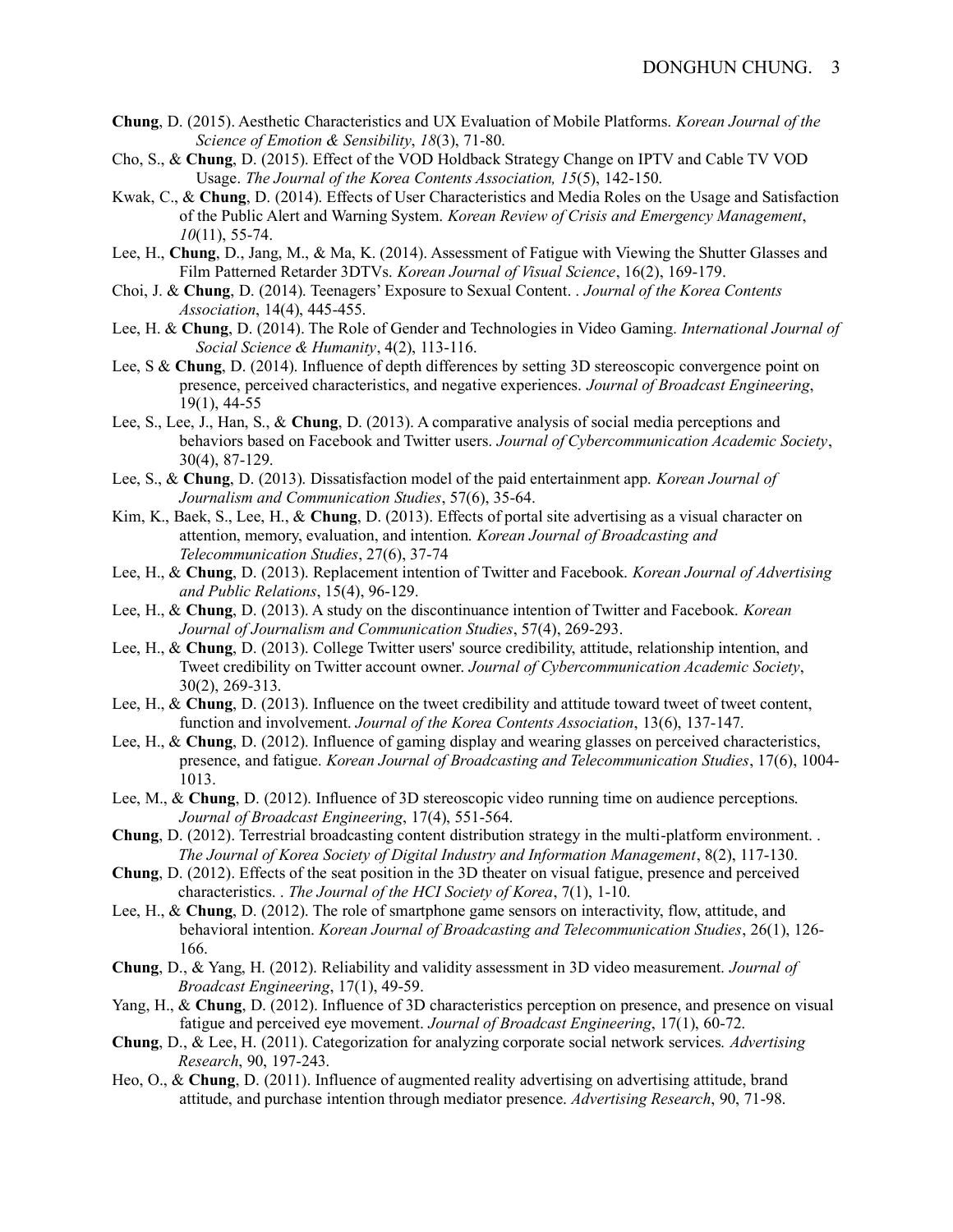- **Chung**, D., & Lee, E. (2011). Analysis of difference between college students' sex and perceived sex role toward news anchor on the verbal and non-verbal communication, para-social interaction and source credibility. *Journal of Speech & Communication, 15*, 89-120.
- **Chung**, D. (2011). Analysis of corporate Twitters through message and context usage*. Internet and Information Security, 2*(1). 3-21.
- Lee, B., **Chung**, D., & Kim, B. (2011). Relative importance evaluation of advertising agency selection using AHP. *Korean Journal of Advertising and Public Relations, 13*(3), 7-30
- **Chung**, D., & Yang, H. (2010). Exploratory analysis of 3D video measurement. *The Journal of Korea Society of Digital Industry and Information Management, 6*(6), 225-235
- **Chung**, D. (2010). Usability testing of mobile phone keypad and touchpad keyboards. *The Journal of Korea Society of Digital Industry and Information Management, 6*(6), 237-250.
- **Chung**, D. (2010). Evaluation of the government homepages according to Web 2.0 criteria. *Journal of Cybercommunication Academic Society, 27*(4), 209-255.
- **Chung**, D. (2010). Comparison of 2D and 3D visual effects*. The Journal of Korea Society of Digital Industry and Information Management, 6*(3), 141-149.
- **Chung**, D., & Lee, E. (2010). News-news anchor compatibility, news evaluation, and source credibility according to perceived sex role toward news anchors. *Journal of Speech & Communication, 13*, 110- 144.
- **Chung**, D., & Choi, J. (2010). Mobile web browser testing: Full browser vs. WAP browser. *Journal of Digital Design, 10*(1), 287-295.
- **Chung**, D. (2010). The Effect of privacy invasion warning message in UCC. *Korean Journal of Journalism and Communication Studies, 54*(1), 33-54.
- **Chung**, D. (2009). Influence of perceived gaming interactivity on various psychological states. *Korea Game Society, 9*(5), 3-12.
- **Chung**, D. (2009). Cognitive development evaluation of haptic puzzle game using a haptic pen. *Korea Game Society, 9*(4), 45-56.
- Choi, J., **Chung**, D., & Kim, J. (2009). Usability of mobile Internet interface: Full browsing navigation and menu tasks. *Journal of Digital Design, 9*(3), 46-54.
- Choi, J., & **Chung**, D. (2009). A study on user testing of WiBro phone UI design. *Journal of Digital Design, 9*(2), 497-507.
- Warren, R., Wicks, R., Wicks, J., Fosu, I., & **Chung**, D. (2008). Food and beverage advertising on U.S. television: A comparison of child-targeted versus general audience commercials. *Journal of Broadcasting & Electronic Media, 52*(2), 231-246.
- Nam, C. S., Shu, J., & **Chung**, D. (2008). The roles of sensory modalities in collaborative virtual environments (CVEs). *Computers in Human Behavior*, 24(4), 1404-1417.
- Warren, R., Wicks, J., Wicks, R., Fosu, I., & **Chung**, D. (2007). Food and beverage advertising to children on US television: Did national food advertisers respond? *Journalism and Mass Communication Quarterly, 84*(4), 795-810.
- **Chung**, D., & Nam, C. S. (2007). Analysis of the variables predicting instant messenger use. *New Media & Society, 9*(2), 212–234.
- **Chung**, D. (2006). Communication research and ethical issues. *Korean Journal of Journalism and Communication Studies, 50*(3), 451-475.
- **Chung**, D., Yu, H., & Woo, H. (2006). Exploratory research in satellite digital multimedia broadcasting use: Users' characteristics, motives and intention*. Studies of Broadcasting Culture, 18*(1), 211-242.
- **Chung**, D. (2005). Something for nothing: Understanding purchasing behaviors in social virtual environment. *Cyberpsychology & Behavior, 8* (6), 538-554.
- **Chung**, D. (2004). Why do Korean undergraduate students enjoy virtual activity? *Korean Journal of Journalism and Communication Studies, 48*(6), 110-137.
- Larson, S., Wilson, M. & **Chung**, D. (2003). Curricular content for nonprofit management Programs: The Student Perspective. *Journal of Public Affairs Education, 9*(3), 169-180
- Levine, T. R., Bresnahan, M. J., Park, H. S., Lapinski, M. K., Wittenbaum, G. W., Shearman, S. M., Lee, S., **Chung**, D., & Ohashi, R. (2003). Self-construal scales lack validity. *Human Communication Research, 29*(2), 210-252.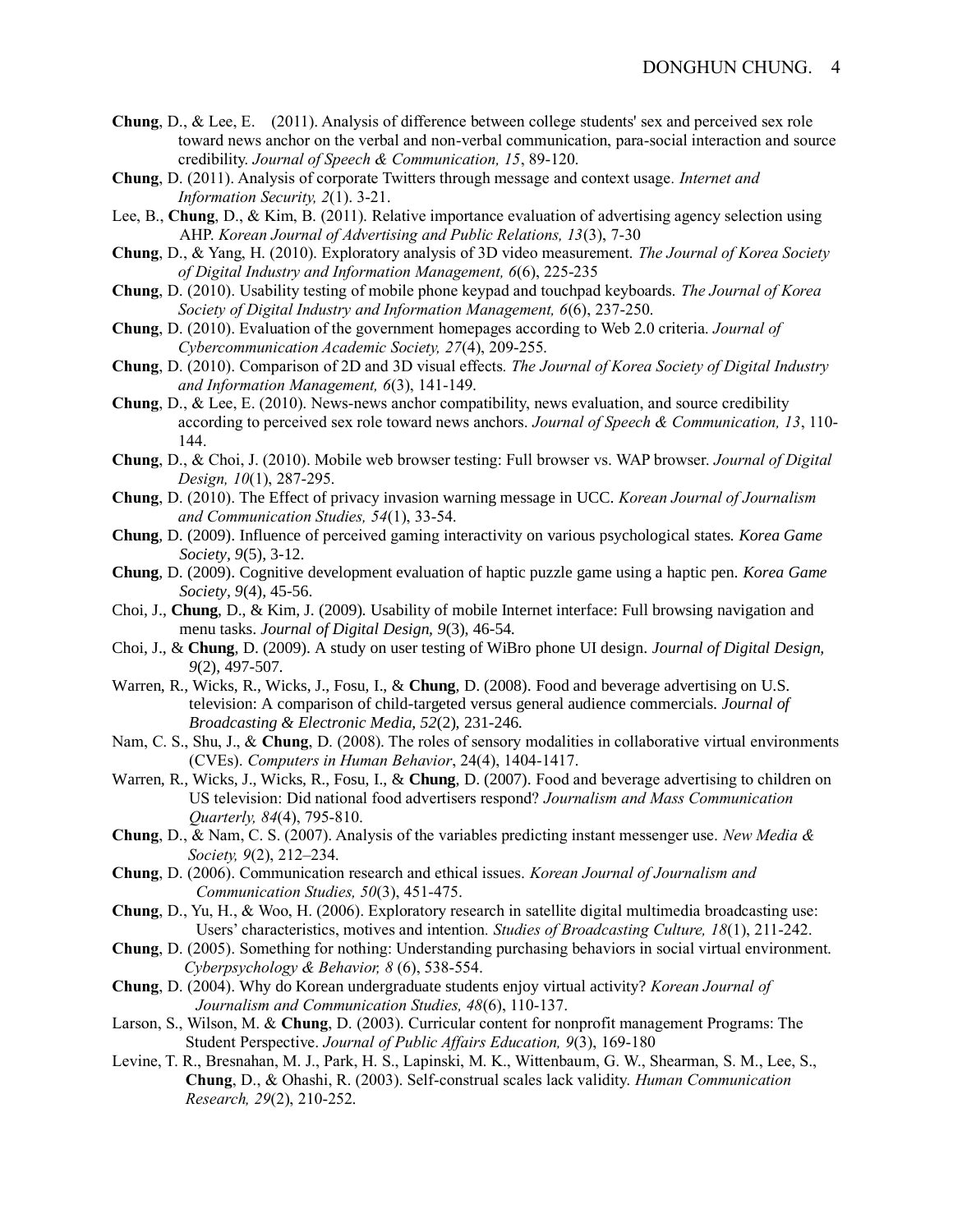**Books** [\(https://www.donghunc.kr/blank-c7xw\)](https://www.donghunc.kr/blank-c7xw)

**Chung,** D. (2021). Digital Transformation in Content Businesses. Seoul: Nexus. **Chung,** D. (2020). Digital Transformation in Media Businesses. Seoul: Nexus. **Chung,** D. (2019). Smart City, The Beginning of Utopia. Seoul: Nexus Biz. **Chung**, D. **(**2017). Virtual Reality Concept Book. Seoul: Book 21. **and 3 more book chapters**

**Proceedings** [\(https://www.donghunc.kr/blank-c7xw\)](https://www.donghunc.kr/blank-c7xw)

Ryu, H., Kim, J., Aoki, S., & **Chung**, D. (2017, June). ACM TVX Asia Forum 2017: A Brand New Game of Online Digital Marketing in Asia. In *Proceedings of the 2017 ACM International Conference on Interactive Experiences for TV and Online Video* (pp. 143-143). ACM. **and 6 more proceedings**

**Conference Papers** [\(https://www.donghunc.kr/blank-cbeq\)](https://www.donghunc.kr/blank-cbeq)

- Shin, M., Lee, S., Song, S. W., & Chung, D. (2021). Enhancement of Embodiment in Virtual Reality-based Teleoperation may Backfire in the Execution of High-Risk Tasks. Paper accepted at the 71st annual conference of International Communication Association. 27-31 May 2021.
- Song, S. W., Shin, M., & **Chung**, D. (2020). I Can See How You Feel: Utilization of Emoji for Practicing Job Interviews within Virtual Reality. Paper presented at the 70th annual conference of International Communication Association, Virtual Conference. [Online Presentation].
- Shin, M., Song, S. W., Lee, H. & **Chung**, D. (2020). When the screen passes faster than I walk: An exploratory study examining users' psychological responses to screen speed in virtual exergame. Paper presented at the 70th at the annual conference of International Communication Association, Virtual Conference. [Online Presentation].
- Lee, S., Egbert, N., **& Chung, D**. (2018). *A cross-cultural investigation of individual versus group-based fear appeals Effects of culturally-tailored threat and self-efficacy on perceived threat, perceived selfefficacy, and behavioral intention*. Paper presented at the 68th at the annual conference of International Communication Association, Prague. **and 100 more conference papers**

#### **Other Professional Activities**

| Feb., 2018 - January, 2019        | Columnist – Segye Times [Science Prism]                                   |
|-----------------------------------|---------------------------------------------------------------------------|
| August, 2017 – December, 2019     | Evaluator – Channel A Ombudsman,                                          |
| July, 2017 – October, 2019        | Viewer Committee – QBS Viewer Committee                                   |
| June, 2016 – January, 2019        | Columnist – Han-Kyung Business magazine [Tech Trend]                      |
| July, 2010 - January, 2019        | Columnist – Digital Times [Digital Strolling]                             |
| Sep, $2014 -$ August, $2016$      | Evaluator – MBC Ombudsman                                                 |
| April, 2014 – March, 2015         | Consultant - New media PR, Ministry of Maritime Affairs and               |
|                                   | Fisheries                                                                 |
| April, 2011 – Dec., 2014          | Advisor, Department of Internet Broadcasting – Nowon-Gu City              |
| Feb., 2013 – February, 2014       | Visiting Associate Research Scientist - Department of Computer Science at |
|                                   | Columbia University                                                       |
| Dec., $2010$ – February, $2014$   | Evaluator – Director School, KIPA                                         |
| Feb., 2012 – February, 2013       | Chair, Communication Committee - Korea Nuclear Energy Promotion           |
|                                   | Agency                                                                    |
| April, 2009 – December, 2012      | Advisor, Survey Research Team - DTV Korea                                 |
| August, $2011$ – December, $2011$ | Subcommissioner, Nuclear Energy Promotion Communication                   |
|                                   | Subcommittee - Ministry of Trade, Industry and Energy                     |
| June, $2011$ – December, $2011$   | Committee Member, TDMB Policy Committee, Korea Communication              |
|                                   | Commission                                                                |
| December, 2008 – May, 2009        | Director of Management Evaluation – Korea Educational Broadcasting        |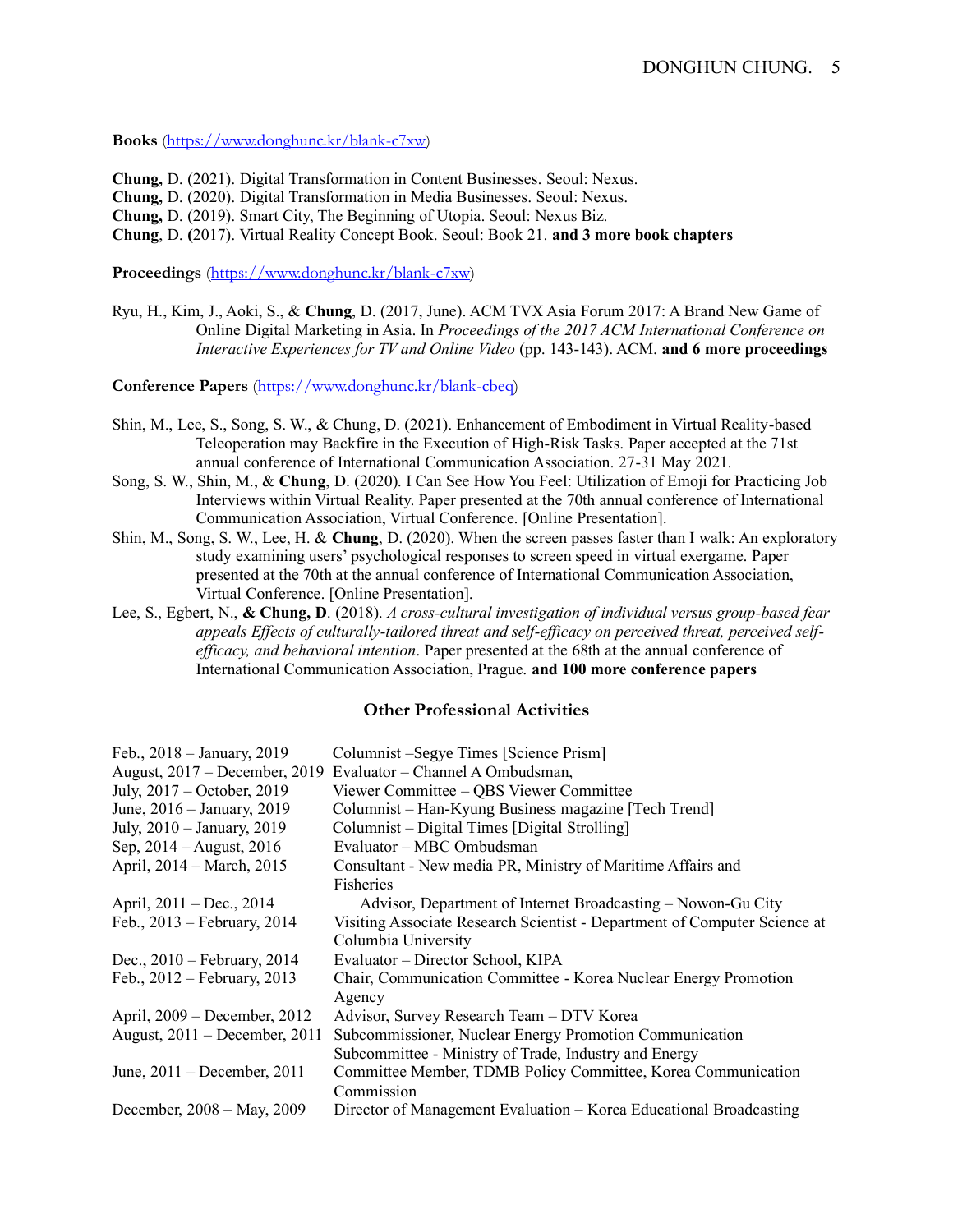|                                  | System                                                                                   |
|----------------------------------|------------------------------------------------------------------------------------------|
| July, 2005 – August, 2007        | Assistant Professor – Department of Communication at University of<br>Arkansas           |
| August, 2004 – May, 2005         | Post-Doctoral Research Associate – School of Communication Studies at<br>Ohio University |
| January, $2001 -$ August, $2004$ | Graduate Assistant – Department of Communication at Michigan State<br>University         |

# **Membership and Activities in Professional Associations**

| Jan., $2021 - Dec., 2021$     | Vice president – Cybercommunication Academic Society                         |
|-------------------------------|------------------------------------------------------------------------------|
| Jan., 2019 - Dec., 2019       | Vice president - Cybercommunication Academic Society                         |
| Sep., 2017 – June, 2018       | President – Division of Media Psychology, Korean Association for             |
|                               | Broadcasting & Telecommunication Studies                                     |
| July, 2017 – June, 2018       | <b>ACM TVX WIP Chair</b>                                                     |
| Jan., 2017 - Feb., 2018       | Editorial Board Member – Korea Association for Telecommunications polices    |
| Oct., $2016 - Oct.$ , $2017$  | Director – Korean Society for Journalism & Communication Studies             |
| Feb., $2017 - July, 2017$     | Subcommittee Member - Fourth Industrial Revolution & Media policy Forum      |
| Jan., 2017 - June, 2017       | TVX ASIA forum 2017 Committee                                                |
| Feb., 2017 - May, 2017        | Organizing Committee Member - Korean Society for Journalism &                |
|                               | <b>Communication Studies Spring Conference</b>                               |
| Jan., $2016 - Dec., 2016$     | Director - Korea Association for Telecommunications Polices                  |
| Feb., $2016 - Nov.$ , $2016$  | Organizing Committee Member - Fall conference, Korea Association for         |
|                               | <b>Telecommunications Polices</b>                                            |
| Feb., $2016 - Nov.$ , $2016$  | Education Committee Member - Cybercommunication Academic Society             |
| Jan., $2015 - Dec., 2015$     | Editorial Board – ICT Humanities and social science trend, Korea Information |
|                               | Society Development Institute                                                |
| Jan., $2015 - Dec., 2015$     | Editorial Board - Korea Information Society Development Institute            |
| Aug., $2015 - Nov.$ , $2015$  | Organizing Committee Member - 2015 Fall Conference, Korea Association for    |
|                               | Broadcasting & Telecommunication Studies                                     |
| Oct., $2013 - Oct.$ , $2015$  | Editorial Board – Korean Journal of Journalism and Communication Studies     |
| June, $2014 - May$ , $2015$   | Media Committee member - CHI 2015                                            |
| Dec., 2015 – April, 2016      | Organizing Committee Member - 2016 Spring Conference, Korean                 |
|                               | Association for broadcasting & telecommunication studies                     |
| Nov., $2013 - Nov.$ , $2014$  | Director – Cybercommunication Academic Society                               |
| Nov., $2011 - Nov.$ , $2013$  | Coordinate & Planning Director – Cybercommunication Academic Society         |
| May, 2012 - May, 2013         | Director – Korea Association for Communication and Information Studies       |
| Jan., $2011 -$ Jan., $2013$   | Editorial Board - International Telecommunications Policy Review             |
| Nov., $2010 - Nov.$ , $2012$  | Media Education Committee member – Korean Association for Broadcasting       |
|                               | & Telecommunication Studies                                                  |
| June, $2011 -$ June, $2012$   | Editorial Board – Speech & Communication                                     |
| Nov., $2009 -$ Sept., $2011$  | Editorial Board – Korean Association for Broadcasting $&$ Telecommunication  |
|                               | <b>Studies</b>                                                               |
| June, $2010 - May$ , $2011$   | Director – Korea Speech & Communication Association                          |
| Nov., $2011 - Oct., 2011$     | Managing Editor - Korean Academy on Communication in Healthcare              |
| Nov., $2009 - Sept.$ , $2010$ | Coordinate & Planning Director - Cybercommunication Academic Society         |
| Oct., $2008 - Oct.$ , $2009$  | Coordinate & Planning Director - Korean Society for Journalism &             |
|                               | <b>Communication Studies</b>                                                 |

# **Professional Honors, Awards and Fellowships**

November 2018 Best Reviewer Award, Korean Association for Broadcasting & Telecommunication